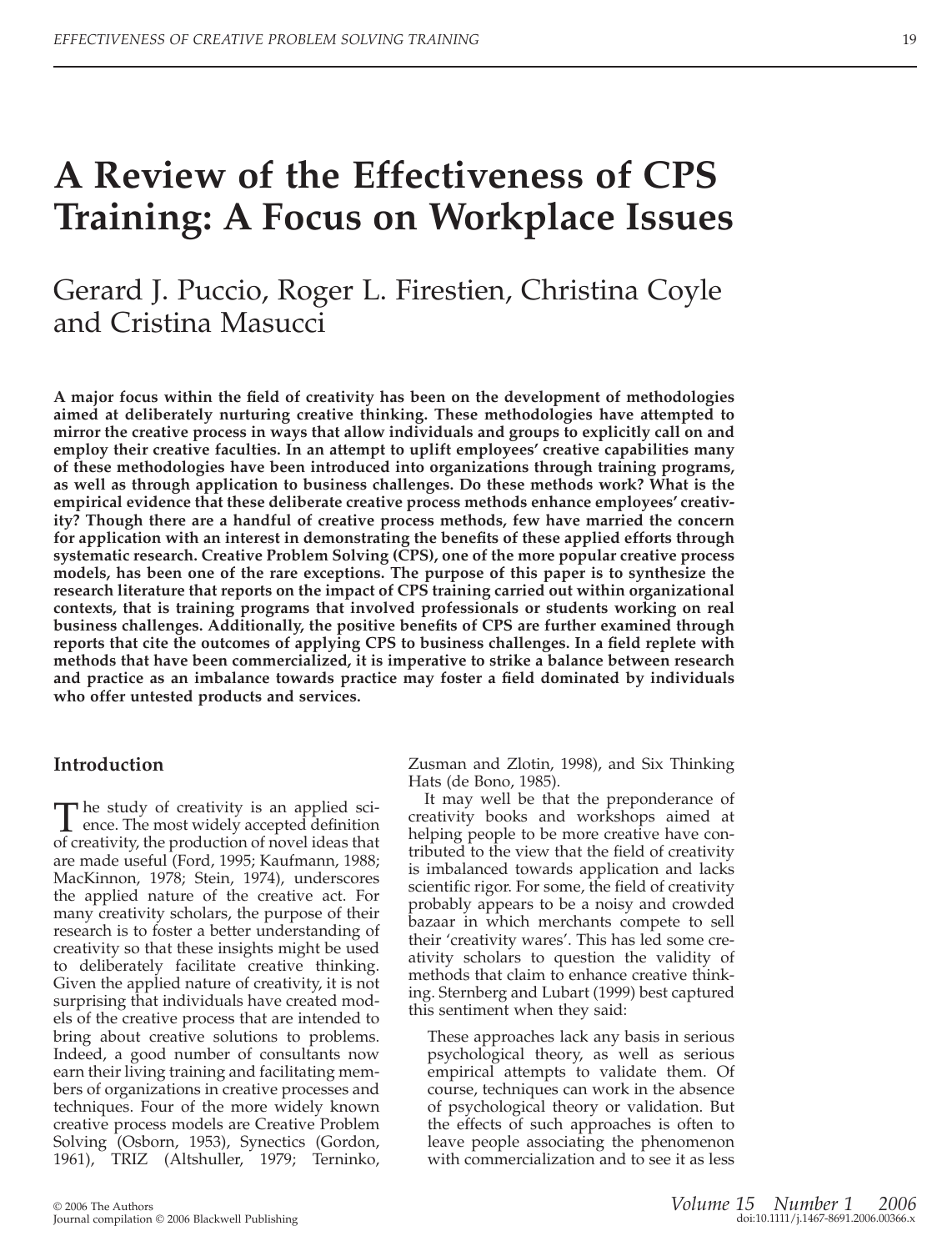than a serious endeavor for psychological study. (p. 6)

Sternberg and Lubart raise an important criticism; specifically they draw attention to the need to maintain a balance between research and practice. Research that is not guided by insights gained through practice may be unrealistic and of little practical value to organizations. While practice without research may result in products and educational experiences that are well-packaged but have no true substance; it may be that such creativity programs and methods act as nothing more than placebos that create the illusion of enhanced creativity. The purpose of this paper is to explicitly examine one applied creativity model, Creative Problem Solving (CPS), and to summarize the research evidence that demonstrates the positive effects of CPS training.

One of the major applications of CPS has been in organizational settings. Many writers have argued that employees' creativity is critically important to organizational innovation (e.g. Amabile, Burnside and Gryskiewicz, 1999; Amabile, Conti, Coon, Lazenby, and Herron, 1996; Basadur, 1995; VanGundy, 1987; West, 1997), and that innovation is essential to organizational success (Janszen, 2000). Ekvall (2000) reported that among various organizational philosophies and practices, creativity methods were believed by employees to have the second most positive impact on their creativity. Specifically, eighty-five percent of the engineers surveyed by Ekvall reported that creativity methods, like CPS, had a clearly positive influence on their creativity. Given the level of interest in promoting creativity in organizations, this review of CPS research is focused primarily on the benefits of CPS training for individuals in the workplace.

## **Creative Problem Solving: A Brief Overview**

CPS is a model designed to capture the essence of the creative process. Using this approach, creative thinking can be deliberately applied to resolve open-ended problems. CPS is a structured methodology that is used to enhance creative thinking in individuals and teams. Given the applied orientation of the model, it is not surprising that it was a businessman who originally developed the CPS model. Alex Osborn (1953), introduced CPS in his seminal book *Applied Imagination*. Though the model and its guiding principles were first published in 1953, Osborn had applied creative problem-solving procedures, such as the

tool Brainstorming, in his advertising firm for many years prior to the release of his book. In the third and final version of his book, Osborn (1963) described CPS as a process comprised of three procedures: Fact-Finding, Idea-Finding, and Solution Finding.

It is important to make a distinction between CPS and Brainstorming. CPS is a model designed to make explicit the steps involved in the creative process. Brainstorming is a specific tool designed to enhance divergent thinking in groups. Brainstorming is one of many tools that are incorporated into the CPS process. In this sense the CPS model provides a framework for organizing tools that are used to carryout a range of activities associated with the creative process. Brainstorming has been primarily used to help groups engage in effective idea generation; however, many other tools are used in relationship to the various steps found within CPS.

Through his leadership Osborn established a creativity foundation (i.e., Creative Education Foundation) and an academic program (the International Center for Studies in Creativity at Buffalo State College) in Buffalo, New York, USA. Though Osborn passed away in the mid-1960s developments of the CPS process continued through his colleagues at the creativity foundation and faculty within the academic program. Osborn's chief collaborator was Parnes. The changes to the CPS model that have taken place over the years can be seen in the work of Noller, Parnes, and Biondi (1976), Isaksen and Treffinger (1985), Isaksen, Dorval, and Treffinger (1994), Basadur (1995), Miller, Vehar, and Firestien (2001), and Isaksen and Treffinger (2004). Although different authors have variously expressed CPS, there are two basic characteristics that exist across all approaches. First, the CPS process is comprised of multiple steps that capture the basic operations associated with the creative act, namely the need to define problems, generate ideas, transform ideas into solutions, and construct action plans. Second, all CPS models show a balance between divergent (i.e., generating a diverse set of alternatives) and convergent thinking (i.e., screening, selecting and evaluating alternatives) in every step of the process. This dynamic balance between divergent and convergent thinking is the hallmark of CPS.

## **The Creative Studies Project: The Landmark Study**

The most comprehensive examination of the efficacy of CPS was the Creative Studies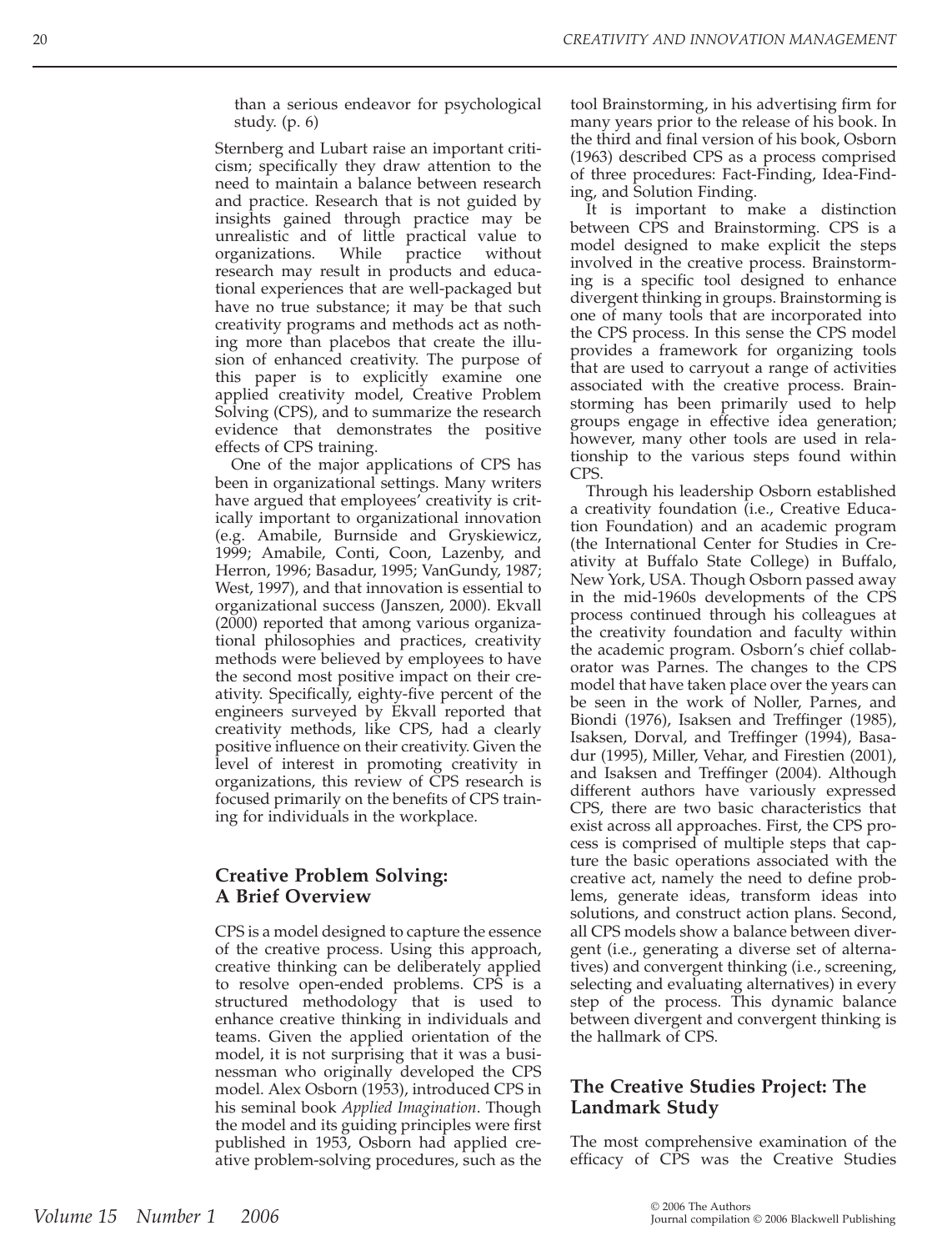Project conducted by Parnes and Noller (Parnes, 1987; Parnes and Noller, 1972a; Parnes and Noller, 1972b; Parnes and Noller, 1973). Participants in this study, freshman college students, were randomly assigned either to an experimental or control condition. The experimental group participated in four college-level creativity courses over a two-year period; CPS was the main process model taught as part of this curriculum. To assess the effects of this training, Parnes and Noller administered a battery of paper-and-pencil tests before, during and after the sequence of creativity courses. These measures included tests of cognitive ability drawn from Guilford's Structure-of-the-Intellect (SOI) model, personality measures, tests of problem solving and decision making skills, and college English tests.

Students who participated in the creativity courses showed significantly higher levels of performance across a large number of the measures. In regard to cognitive abilities, for instance, the students from the creativity courses showed significant gains on tests of cognition, divergent production, and convergent production. Those in the experimental group also outperformed the control group on creativity-related tests given as part of their English courses and showed greater levels of coping and problem-solving skills.

Many studies have examined the impact of CPS in educational settings. For more information on these studies see Torrance (1972), Torrance and Presbury (1984), Rose and Lin (1984), and Parnes and Brunelle (1967). A series of articles reporting on the meta-analytic evaluation of creativity training is also an excellent source for information on the impact of CPS (Scott, Leritz and Mumford, 2004a, 2004b). Scott et al. (2004a, 2004b) conducted their quantitative review of creativity training to examine whether such training indeed had positive effects. After evaluating a wide range of studies, that included investigations both in organizational and school settings, these authors (Scott et al., 2004a) concluded that among the various training programs CPS proved to be one of the most successful.

Since we know of no other paper that has provided a review of CPS training in organizational settings, and given the fact that many have argued that creativity is critical to organizational and professional success, this review paper highlights the impact of CPS training and application in the workplace. This review also includes studies carried out with university students who are employed in full-time jobs, as well as with students who worked on business related tasks. The criteria used to identify the literature to be included in

this paper were as follows: (1) training had to involve the full CPS process, not merely a tool or two; (2) for uniformity the CPS framework used for the purposes of training had to be based on the Buffalo, New York, tradition (see Basadur, 1995; Isaksen and Treffinger, 2004; Osborn, 1953); (3) the research participants had to be drawn from organizational settings or involve students working on real-business challenges; and (4) the impact of training had to be either empirically examined or explicitly documented. With these criteria in mind, an exhaustive literature search was conducted on a number of databases including Academic Search Premier, ERIC, PsychARTICLES, PsychINFO, and Educational Abstracts. An overall search for creativity-related literature yielded 42,537 hits. The search term Creative Problem Solving produced 1,366 hits. The number of published studies that met all four criteria cited previously was 17. This paper provides a review of these studies, as well as commentary on documented applications of CPS in organizational contexts. Table 1 provides an at-a-glance summary of these 17 published works, as well as two unpublished studies (Keller-Mathers, 1990; Puccio and Lehrberger, 1999).

# **Creative Problem Solving Training and Its Impact in the Workplace**

Studies of the impact of CPS in the workplace can be broadly sorted into three categories; the influence on individuals' attitudes, the impact on individuals' behavior, and the effects on groups. Some researchers have focused their efforts on examining whether CPS training can alter employees' attitudes. The main question of interest in these studies is to what degree does CPS training develop attitudes that are likely to foster creative behavior? For example, this research has examined the impact of CPS training on employees' openness to divergent thinking; that is the production of many diverse and original possibilities. A second area of CPS research has focused on a change in observable behaviors. Here, for example, researchers have assessed whether CPS training improves employees' cognitive abilities, particularly those thinking skills deemed to be critical to the production of creative ideas, while others have examined whether CPS training improves behaviors related to job performance. Finally, some researchers have explored the impact of CPS training within the context of group work. These three areas of impact are reviewed in turn.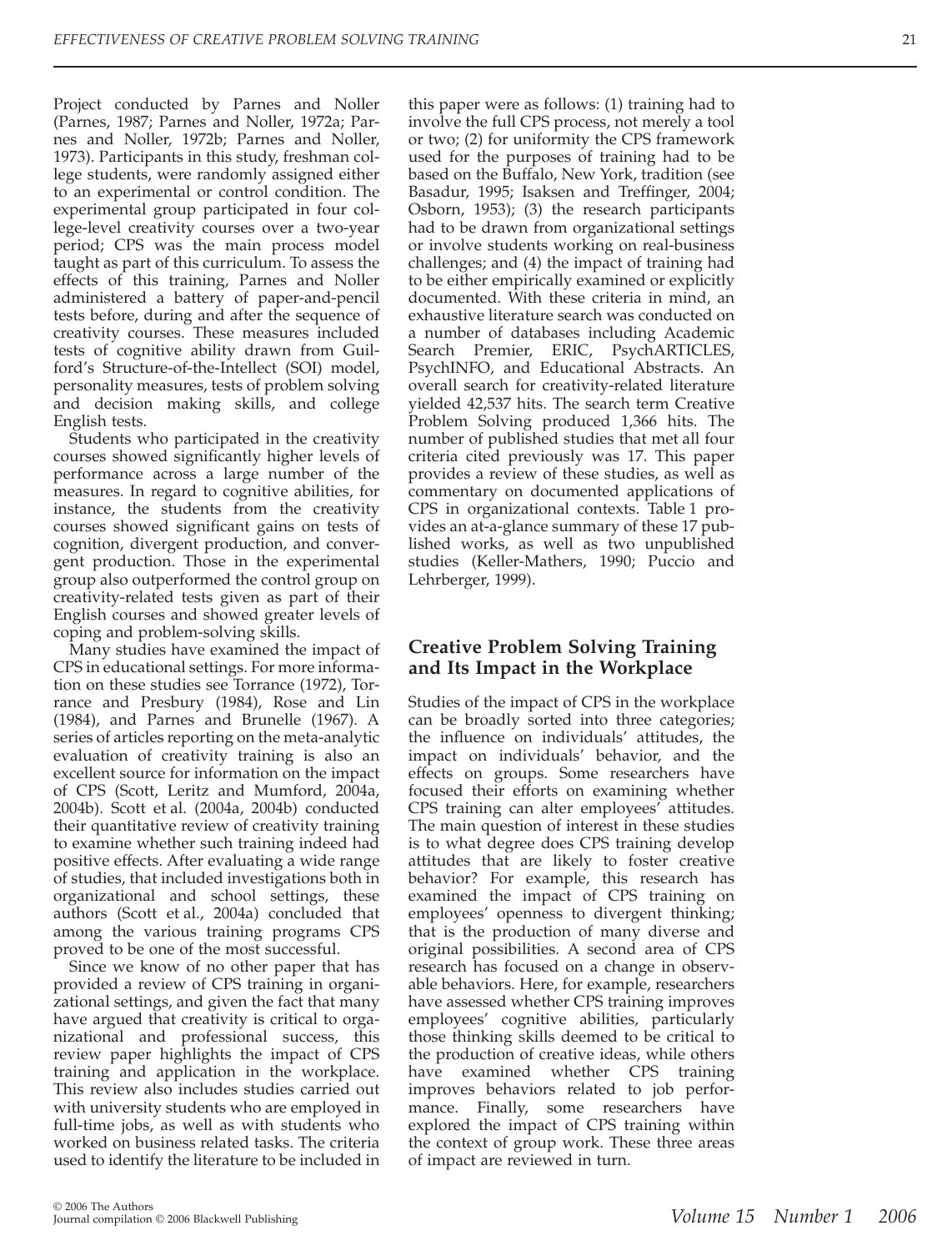| Author (date)                                             | Duration of<br><b>Training Program</b><br>or Nature of<br>Application                                                                                    | Participants                                                                                                                                                            | <b>Key Outcomes</b><br>(when DV measured)                                                                                                                                                                                           |
|-----------------------------------------------------------|----------------------------------------------------------------------------------------------------------------------------------------------------------|-------------------------------------------------------------------------------------------------------------------------------------------------------------------------|-------------------------------------------------------------------------------------------------------------------------------------------------------------------------------------------------------------------------------------|
| Basadur, Graen<br>and Green<br>(1982)                     | Trained group<br>received two days<br>of CPS training.<br>Study involved<br>placebo and<br>control groups.                                               | 45 engineers,<br>engineering<br>managers and<br>technicians                                                                                                             | Trained participants showed<br>significant improvement<br>in regard to preference for<br>ideation, practice of<br>ideation and performance<br>in problem finding.<br>(Dependent variables<br>measured two weeks after<br>training.) |
| Basadur, Graen<br>and Scandura<br>(1986)                  | 24 hours                                                                                                                                                 | 112 manufacturing<br>engineers (65 from<br>diverse locations<br>and 47 from intact<br>work groups)                                                                      | Training improved<br>participants' attitudes<br>towards divergent<br>thinking. Impact higher<br>for participants from<br>intact groups. (DV<br>measured 5 and 10 weeks<br>after training.)                                          |
| Basadur and<br>Hausdorf<br>(1996)                         | 3 days                                                                                                                                                   | <b>Business students</b><br>$(n = 522)$ , Middle<br>and lower<br>management<br>$(n = 218)$                                                                              | Training significantly<br>enhanced preference for<br>ideation. (DV measured<br>before and after training.)                                                                                                                          |
| Basadur, Pringle<br>and Kirkland<br>(2002)                | Experimental group<br>received half-day<br>training in CPS.<br>Placebo group<br>received half-day<br>training. Control<br>group received no<br>training. | Spanish-speaking<br>South American<br>managers.<br>Experimental<br>group ( $n = 149$ ).<br>Placebo group<br>$(n = 19)$ . No-<br>training control<br>group ( $n = 68$ ). | Training participants<br>showed a significant<br>increase in preference<br>for ideation and decrease<br>in tendency toward<br>premature critical<br>evaluation. (DV assessed<br>before and after training.)                         |
| Basadur,<br>Pringle,<br>Speranzini<br>and Bacot<br>(2000) | 12 days                                                                                                                                                  | Union-management<br>bargaining team<br>(7 management<br>representatives<br>and 7 union<br>representatives).                                                             | Before and after training<br>measures showed positive<br>shift in attitude towards<br>divergence. Case study<br>approach showed the<br>application of CPS to the<br>negotiation process<br>enhanced trust and<br>collaboration.     |
| Basadur, Runco<br>and Vega<br>(2000)                      | 20 hours                                                                                                                                                 | 112 managers from a<br>large international<br>consumer goods<br>manufacturer                                                                                            | Skill in generating options<br>was shown to contribute<br>to generating higher<br>quality options and<br>evaluating options. (DV<br>measured before and after<br>training.)                                                         |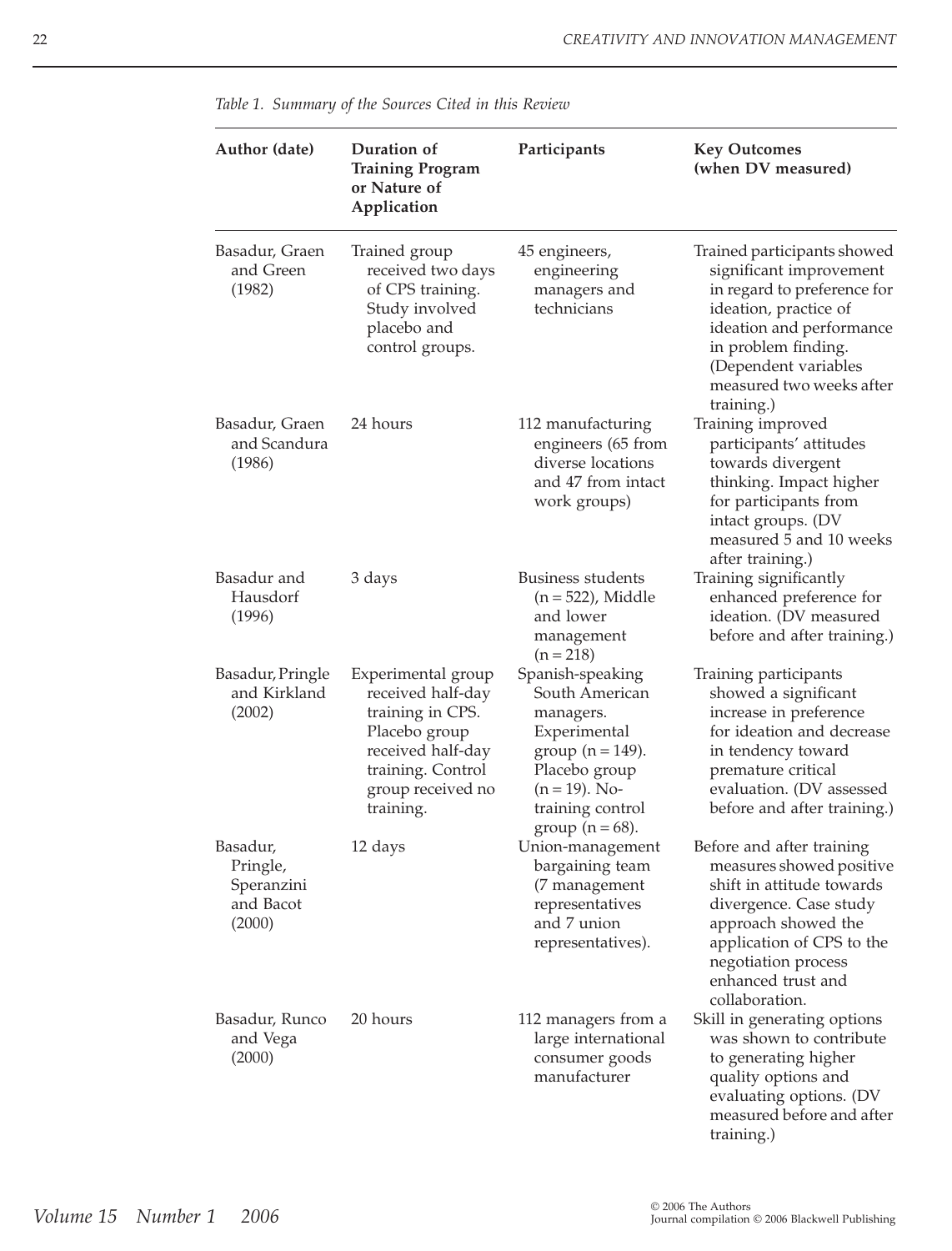| Author (date)                                           | Duration of<br><b>Training Program</b><br>or Nature of<br>Application                                                                         | Participants                                                                                                                                           | <b>Key Outcomes</b><br>(when DV measured)                                                                                                                                                                                                                                                                                                              |
|---------------------------------------------------------|-----------------------------------------------------------------------------------------------------------------------------------------------|--------------------------------------------------------------------------------------------------------------------------------------------------------|--------------------------------------------------------------------------------------------------------------------------------------------------------------------------------------------------------------------------------------------------------------------------------------------------------------------------------------------------------|
| Basadur, Taggar<br>and Pringle<br>(1999)                | Experimental group<br>participated in a<br>two-day CPS<br>workshop.<br>Placebo groups<br>participated in<br>experiences of<br>similar length. | Experimental group<br>(36 managers). Two<br>placebo control<br>groups (11)<br>managers, 35<br>business students).                                      | Training significantly<br>enhanced attitudes<br>towards openness to<br>new ideas, the value of<br>creativity, and not<br>feeling too busy for<br>new ideas. (DV<br>measured before and                                                                                                                                                                 |
| Basadur,<br>Wakabayashi<br>and Graen<br>(1990)          | 3 days                                                                                                                                        | 90 managers and 66<br>nonmanagers                                                                                                                      | after training.)<br>The 'Optimizer' style of<br>problem solving<br>demonstrated strongest<br>positive change with<br>respect to attitudes<br>towards divergent<br>thinking. (DV measured<br>before and after training.)                                                                                                                                |
| Basadur,<br>Wakabayashi<br>and Takai<br>(1992)          | CPS training<br>conducted over 4<br>hours. Placebo<br>groups<br>participated in<br>experiences of the<br>same duration.                       | Experimental group<br>(60 Japanese<br>managers). Two<br>placebo groups (47<br>Japanese managers;<br>15 faculty members<br>and university<br>students). | Training significantly<br>increased preference for<br>active divergence and<br>decreased preference for<br>premature convergence.<br>(DV measured before and<br>after training.)                                                                                                                                                                       |
| Firestien (1990),<br>Firestien and<br>McCowan<br>(1988) | Approximately 40<br>hours                                                                                                                     | Undergraduate<br>students. Trained<br>group consisted of<br>22 five-member<br>teams. Untrained<br>group comprised of<br>18 five-member<br>teams.       | Analysis of communication<br>behaviors within teams<br>showed that trained<br>participants smiled more,<br>criticized others' ideas<br>less, supported others'<br>ideas more, and laughed<br>more often during a group<br>problem-solving activity.<br>(DV measured at end of                                                                          |
| Firestien and<br>Lunken (1993)                          | Master of Science in<br>Creativity, which<br>involved<br>approximately 160<br>hours of CPS<br>training.                                       | 38 graduate program<br>alumni                                                                                                                          | course.)<br>Graduates of the master's<br>degree program reported<br>greater levels of flexibility<br>in how they approached<br>challenges, greater<br>willingness to take risks,<br>and an ability to integrate<br>creative thinking into their<br>personal and professional<br>lives. (Likely range from<br>several months to more<br>than a decade.) |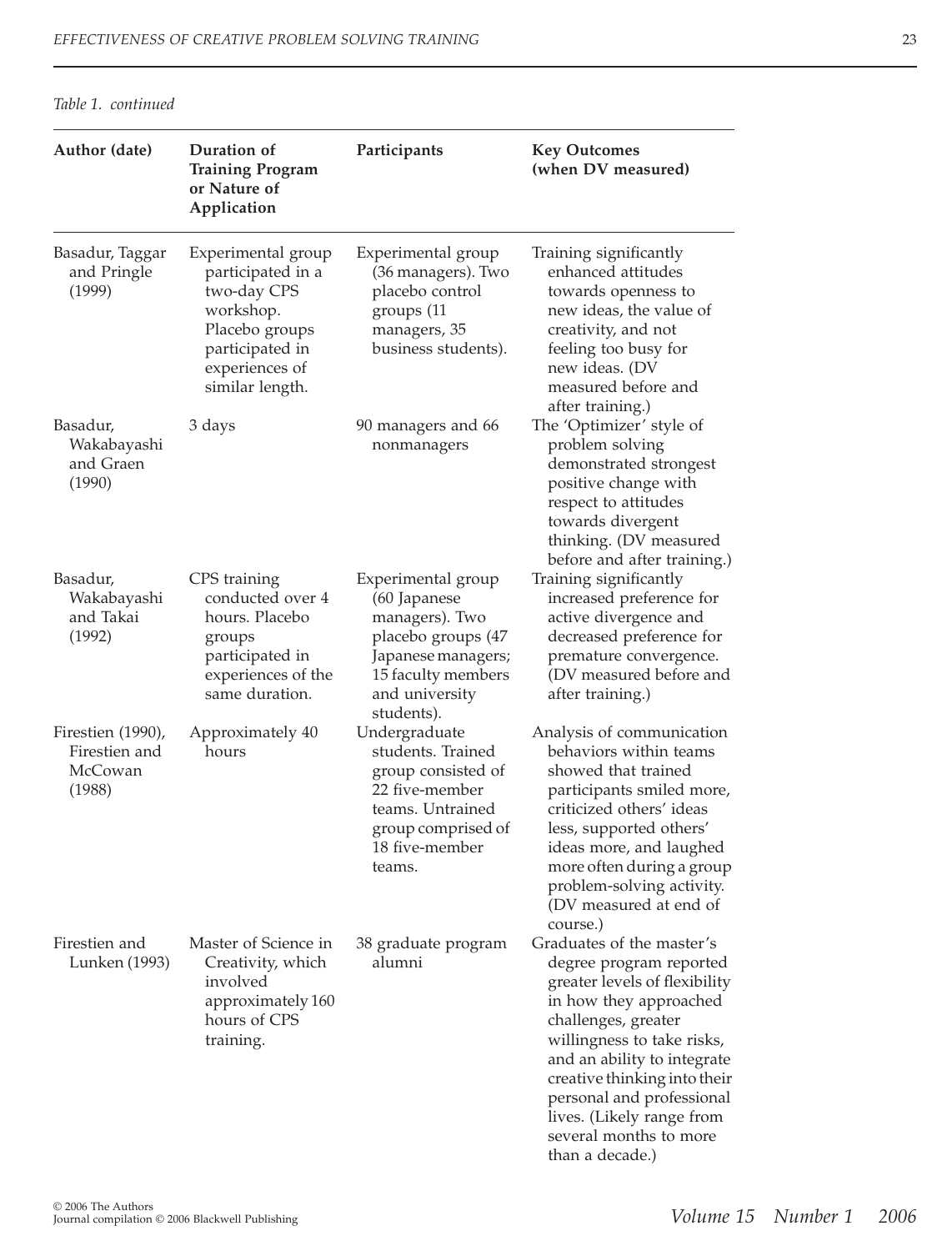| Author (date)                      | Duration of<br><b>Training Program</b><br>or Nature of<br>Application                                       | Participants                                                                                                                                                                   | <b>Key Outcomes</b><br>(when DV measured)                                                                                                                                                                                                                           |
|------------------------------------|-------------------------------------------------------------------------------------------------------------|--------------------------------------------------------------------------------------------------------------------------------------------------------------------------------|---------------------------------------------------------------------------------------------------------------------------------------------------------------------------------------------------------------------------------------------------------------------|
| Fontenot (1993)                    | 8 hours                                                                                                     | Business people<br>whose jobs<br>required creative<br>thinking and<br>problem solving (34<br>participants in<br>experimental group<br>and 28 participants<br>in control group) | Trained participants<br>generated a significantly<br>larger set of data when<br>they examined a problem<br>situation. They also<br>generated significantly<br>better problem statements.<br>(DV measured before and<br>after training.)                             |
| Kabanoff and<br>Bottger (1991)     | Two 80 minute<br>session per week<br>over a period of 10<br>weeks.                                          | MBA students (32 in<br>trained group and<br>44 in control group)                                                                                                               | Trained participants<br>experienced significant<br>gains in originality. (DV<br>measured before and after<br>training.)                                                                                                                                             |
| Keller-Mathers<br>(1990)           | Graduate course in<br>CPS,<br>approximately 40<br>hours of<br>instruction                                   | 35 graduate students,<br>most held<br>professional<br>positions                                                                                                                | Pre and post-instruction<br>assessment showed that<br>students applied the CPS<br>tools up to one-year after<br>training. (DV measured at<br>3 months, 6 months and 1<br>year after training.)                                                                      |
| Puccio and<br>Lehrberger<br>(1999) | One to one half-day<br>workshop<br>imbedded in a<br>week long<br>leadership<br>development<br>program.      | 92 managers from a<br>large newspaper<br>and magazine<br>publisher                                                                                                             | Among the topics covered<br>during the week long<br>leadership program, CPS<br>was viewed as one of the<br>most valuable. Participants<br>cited numerous examples<br>of how they had applied<br>CPS. (Data collected<br>between 5 and 18 months<br>after training.) |
| Runco and<br>Basadur<br>(1993)     | 20 hours                                                                                                    | 35 managers                                                                                                                                                                    | Post-training gains showed<br>significant increases in<br>fluency and originality in<br>producing solutions, as<br>well as improved ability in<br>judgments about original<br>ideas. (DV measured<br>before and after training.)                                    |
| Thompson<br>(2001)                 | Case study report on<br>the application of<br>CPS to three<br>different plant<br>maintenance<br>challenges. | Cross-disciplinary<br>teams from three<br>different<br>manufacturing<br>organizations.                                                                                         | Application of CPS<br>successful in resolving<br>three different<br>maintenance problems.<br>Seven maintenance<br>managers successful in<br>establishing CPS groups<br>in a variety of industries<br>(e.g., food, automotive,                                       |

*Table 1. continued*

defense, etc.).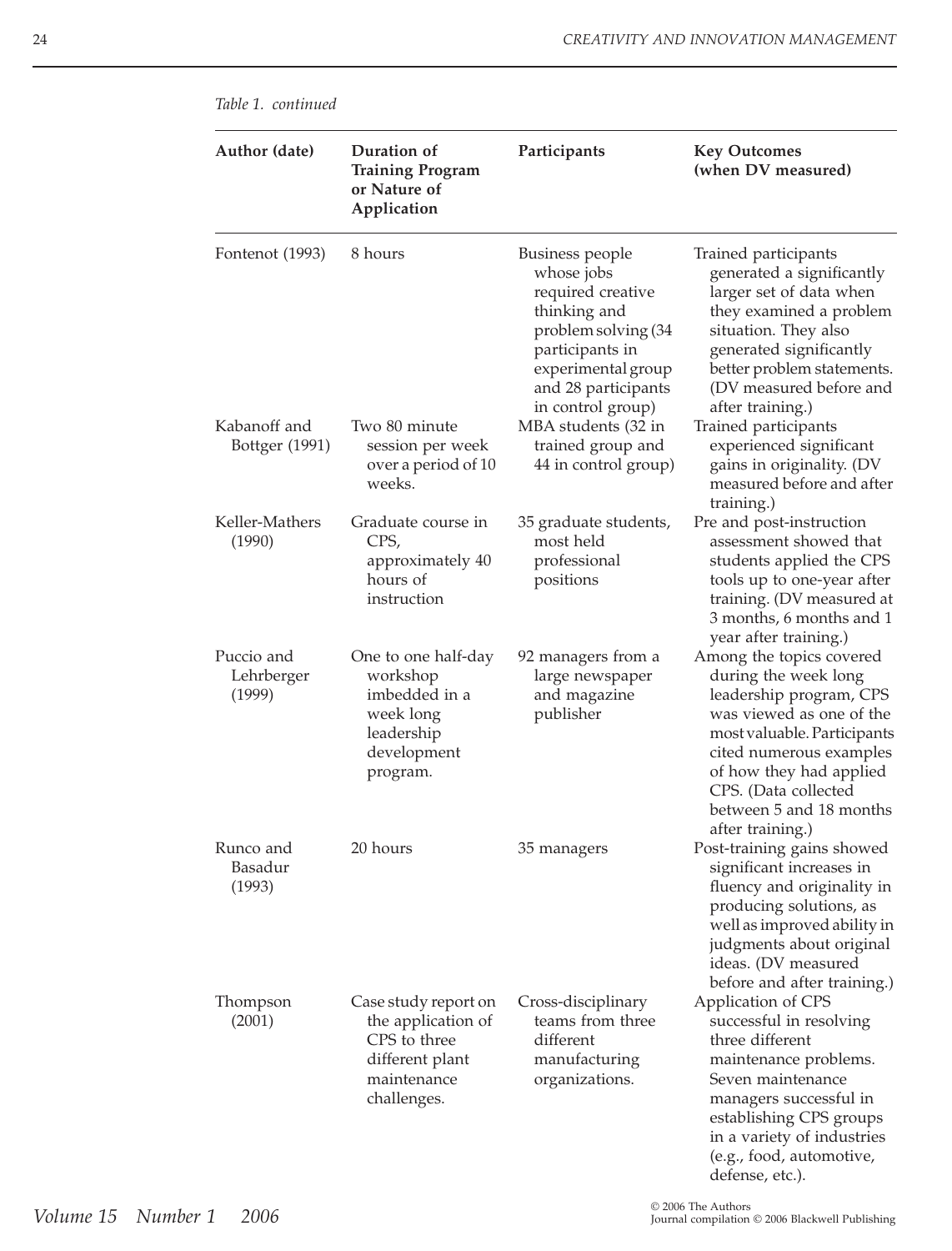| Author (date)            | Duration of<br><b>Training Program</b><br>or Nature of<br>Application | Participants                                                          | <b>Key Outcomes</b><br>(when DV measured)                                                                                                                                                            |
|--------------------------|-----------------------------------------------------------------------|-----------------------------------------------------------------------|------------------------------------------------------------------------------------------------------------------------------------------------------------------------------------------------------|
| Wang and<br>Horng (2002) | 18 hours of CPS<br>training spread<br>over a year-long<br>period      | R&D workers (106 in<br>experimental<br>group; 35 in control<br>group) | The training groups' fluency<br>and flexibility increased<br>significantly, as well as the<br>number of co-authored<br>service projects. (DV<br>measured between 6 and<br>11 months after training.) |

*Table 1. continued*

### *Changing Attitudes*

Basadur has led the way in investigations focused on evaluating the effect CPS training has on employees' attitudes. Basadur's program of research spans more than two decades and a number of continents. To carry out his investigations, Basadur developed and tested scales useful in assessing employees' attitudes towards divergent thinking (Basadur and Finkbeiner, 1985; Basadur and Hausdorf, 1996). Over the years Basadur has examined five specific attitudes. The two original scales were Preference for Active Divergence and Preference for Avoiding Premature Convergence (Basadur and Finkbeiner, 1985; Basadur, Runco and Vega, 2000). More recently, Basadur developed three new attitude scales: Valuing New Ideas, Creative Individual Stereotypes, and Too Busy for New Ideas (Basadur and Hausdorf, 1996). Why the interest in changing employees' attitudes? According to Basadur, Taggar and Pringle (1999) 'unless attitudes toward divergent thinking are positive or become positive, training in creative problem solving involving divergent thinking is not likely to result in changes in behavior back on the job' (p. 78). Basadur, Runco and Vega (2000) empirically tested the hypothesized relationship between divergent thinking attitudes and development of creative-thinking skills. Using a casual model, these researchers found that changes in individuals' Preferences for Avoiding Premature Convergence was particularly effective in predicting gains in ideational and evaluation skills. For a similar study see Runco and Basadur (1993).

Basadur has carried out a series of studies in which he has experimentally tested the degree to which training in CPS changes employees'

attitudes (e.g., Basadur, Graen and Green, 1982; Basadur, Graen and Scandura, 1986; Basadur and Hausdorf, 1996). In his original study, Basadur worked with members of an engineering department within a large manufacturing company. The employees were placed in one of three study groups: trained (i.e., participants received two-days of CPS training); placebo (i.e., participants watched a film on creativity and afterwards took part in a 20 minute discussion); and control group (i.e., participants received no creativity training whatsoever). Post-study measures administered two-weeks after training showed that employees who received CPS training had a significantly higher preference for active divergence. In a subsequent study with engineers from a large consumer goods manufacturing company, Basadur, Graen and Scandura (1986) found once again that CPS training significantly enhanced employees' attitudes towards active divergence, as well as a tendency to avoid premature convergence. Employees' bosses also reported witnessing these positive changes in attitude. Analysis revealed stronger training effects among those employees who attended the program with colleagues from the same work site. In a more recent study, Basadur, Taggar and Pringle (1999) demonstrated, through a quasi-field experiment, that managers who participated in a two-day CPS training program expressed greater appreciation for new ideas, believed that creativity was not limited to a rare few, and valued the time required to develop new ideas.

Basadur expanded his research on CPS training and attitudes by replicating his work in other cultures and by investigating whether individuals with certain creative problem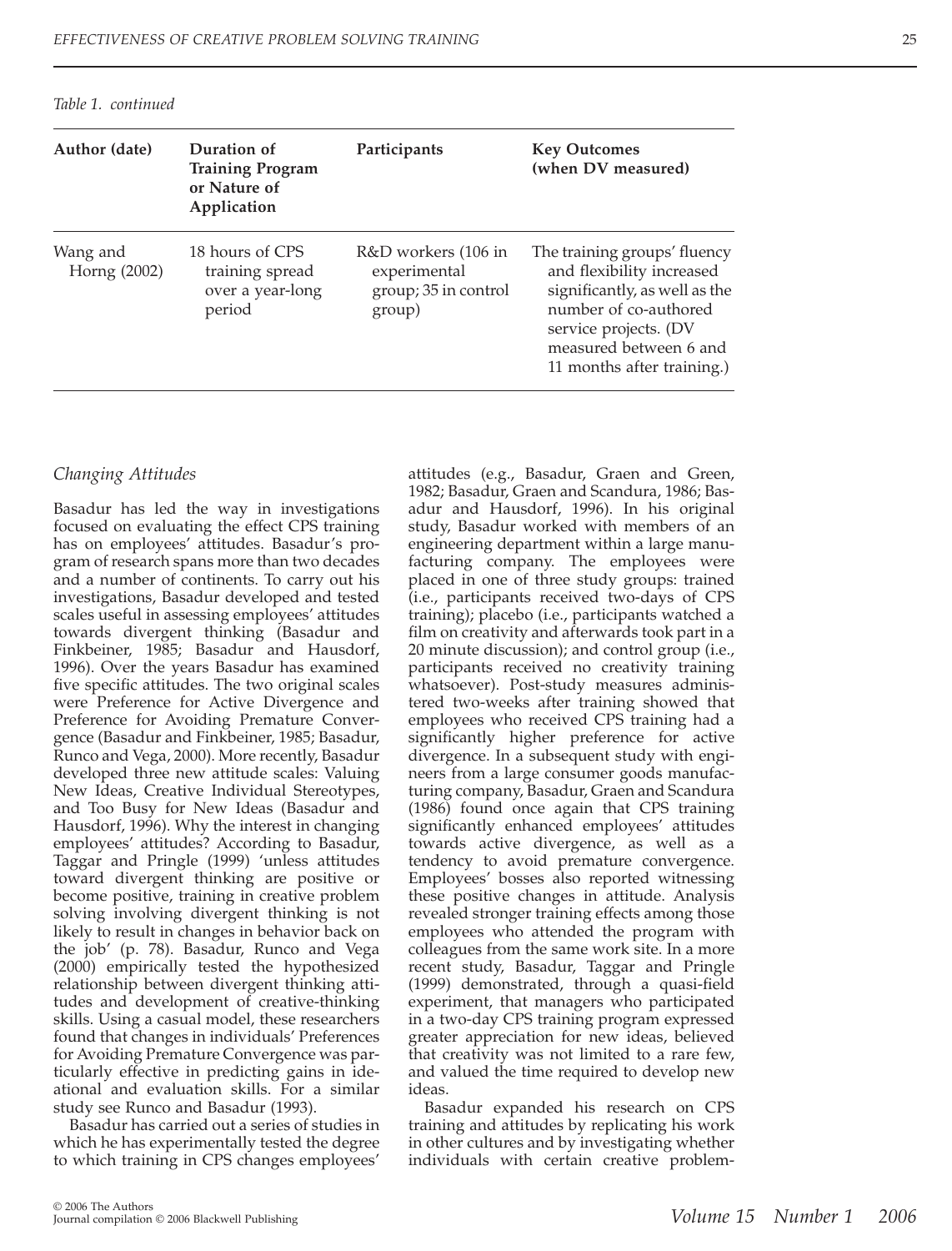solving styles were more likely to shift their attitudes towards divergent thinking after training. Basadur showed that significant changes in attitude after CPS training could be achieved among managers in Japan (Basadur, Wakabayashi and Takai, 1992) and South America (Basadur, Pringle and Kirkland, 2002). In regard to creative problem-solving styles Basadur suggested that individuals whose natural inclinations were furthest from the nature of the CPS training would experience the greatest shift in attitude. Specifically, Basadur, Wakabayashi and Graen (1990) hypothesized and found that individuals whose natural preference was to develop solutions, as opposed to spending time discovering problems and playing with ideas, experienced significantly greater gains in preference for active divergence after CPS training.

### *Changing Behavior*

Studies focused on changing behavior have examined how effective CPS training has been in enhancing creativity-related abilities, such as those skills associated with divergent thinking (i.e., fluency, originality and flexibility in thought) or with the creative process (i.e., problem finding, evaluating ideas, etc). Other studies within this area of focus have looked at how CPS enhances behaviors related to performance at work. As with research into attitudes, Basadur has also been one of the chief investigators of the effects of CPS training on skills. In fact, a number of his studies on attitude also included variables related to skill acquisition (e.g., Basadur, Graen and Green, 1982; Bassadur, Runco and Vega, 2000; Runco and Basadur, 1993). Using before and after training designs, Basadur has shown that CPS training significantly improves such skills as generating many original solutions to problems (Basadur, Runco and Vega, 2000), accuracy in evaluating original ideas (Basadur, Runco and Vega, 2000; Runco and Basadur, 1993), fluency in generating solutions to problems (Runco and Basadur, 1993), enhanced ideation in problem finding (Basadur, Graen and Green, 1982), and improved problemfinding performance (Basadur, Graen and Green, 1982).

Kabanoff and Bottger (1991) tested the extent to which CPS training (i.e., a ten-week elective course) increased ideational fluency, flexibility and originality among MBA students with at least five years of work experience. Though there were gains in relationship to all three divergent-thinking abilities, these researchers found that the CPS training had its most profound effect on students' ability to generate original ideas. Kabanoff and Bottger interpreted the training effects in the following way, 'The main difference between trained and untrained persons is the formers' willingness and capacity to defer judgment and not to exclude apparently strange, but original and potentially valuable ideas' (p. 143). Kabanoff and Bottger's study also included a personality measure. Analysis of this data showed that students enrolled in the creativity course differed significantly on several personality dimensions when compared to students in the control group. Specifically, individuals in the creativity course expressed higher scores for deference and lower scores on preference for achievement and dominance. Analysis showed that personality did not affect training outcomes.

Wang and Horng (2002) studied the impact of a 12-hour CPS course on R&D scientists and technicians. As with previous impact studies, these researchers found that training significantly improved divergent-thinking skills, specifically fluency and flexibility. Wang and Horng's investigation, however, went beyond divergent thinking and included an examination of the impact of CPS training on workrelated performance. These researchers assessed three main indicators of R&D performance: number of papers published, number of technical reports written, and the number of service projects completed. R&D performance was measured 6 to 11 months after the employees completed the CPS course. Results showed a significant increase in the number of service projects completed by those who participated in the CPS training. Service projects, which are responses to customer complaints and technical problems, are one of the main job responsibilities of employees in this study. This study also yielded a curious result in regard to personality type. Though it is generally held that personality type is a stable trait (Myers & McCaulley, 1985), these authors found that pre and posttest comparisons of scores on the Myers-Briggs Type Indicator showed a significant shift from introversion to extraversion and from the thinking to feeling type among those who received CPS training.

Keller-Mathers (1990) conducted a study that assessed the degree to which participants in an introductory graduate course in CPS adopted creativity tools into their personal and professional lives. Keller-Mathers surveyed participants to determine their level of use of 13 different creativity tools prior to training and then at 3, 6 and 12 months intervals after training. Participants reported using a large number of tools both in their personal and professional lives up to one year after training. The tools that showed the greatest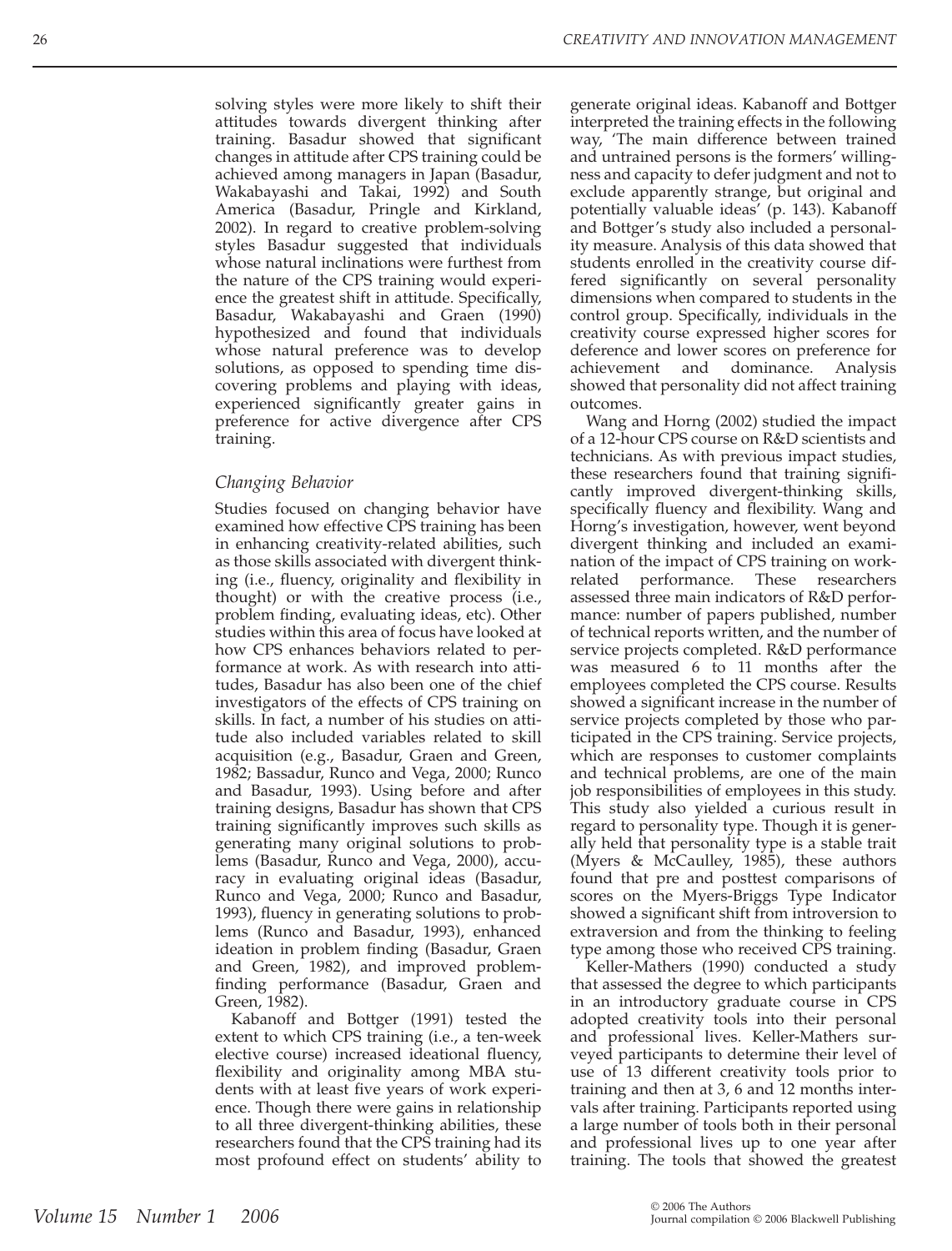level of transfer were Brainstorming, Idea Systems, Why/What's Stopping Me (i.e., a problem analysis tool), and the use of Invitational Stems for problem clarification (e.g., How to . . . , In what ways might . . . , etc).

Many of the studies reviewed thus far tended to focus on CPS training programs that lasted for no more than 30 hours and primarily looked at training effects immediately at the conclusion of the participants' CPS experience. The International Center for Studies in Creativity offers a Master of Science in Creativity and Change Leadership. This graduatelevel program includes four courses with an explicit focus on CPS, which equates to approximately 160 hours of CPS training. Firestien and Lunken (1993) surveyed graduates of the program and used this information to report on the long-term effects of the training they received. Some of the key skill areas identified by graduates were improved sensitivity to problems, ability to make dramatic changes in their lives, and greater levels of flexibility in the ways they approached family, community and work problems. A number of other unpublished impact studies have been carried out on the courses and programs delivered through this Center, including the study carried out by Keller-Mathers described above (De Schryver, 1992; Hurley, 1993; Neilson, 1990; Pinker, 2003; Vehar, 1994).

#### *Impact on Groups*

The previous two sections of this paper focused on the impact of CPS training at an individual level of analysis; that is how CPS training changed a specific individual's attitudes and behaviors. CPS, however, is often applied in groups. The CPS model provides a framework through which group members can productively work together to resolve a complex problem. In fact, one of the primary ways in which CPS is deliberately and formally applied is in groups. The CPS framework provides a process that guides group members towards successful resolution of a challenge that requires creative thinking. Many creativity consultants offer facilitation services to clients that are based on the application of CPS. These consultants employ CPS to assist groups in developing new products, solving problems, creating strategic plans, developing vision statements, managing projects, etc. Though CPS is often applied in groups, few studies have measured the impact of CPS training at a group level. We will report on three studies that examined how CPS training has a positive effect on group work.

Fontenot (1993) conducted a study of the impact of CPS training on divergent-thinking

skills; especially as these skills are applied within groups engaged in the problem-finding aspect of the creative process. Fontenot set out to specifically test the degree to which an 8 hour CPS training program would significantly impact fluency in data finding, fluency in problem finding, flexibility in problem finding, and quality of the proposed problem statement. The business people in this study were randomly assigned to either a trained or an untrained condition. Working in small groups of three or four people, the participants were presented with a business case study and were asked to identify and define the problem associated with the case. Analysis showed that those trained in CPS significantly outperformed the untrained participants on all four problem-solving skills.

In a study designed to measure the effects of CPS training on the communication behaviors that occur in small groups, Firestien and McCowan (1988) and Firestien (1990) found that groups trained in a semester-long course in CPS (approximately 33 hours of instruction) responded more, i.e. got more involved in the group problem-solving process; criticized ideas less; supported ideas more; laughed more; smiled more; and produced significantly more ideas than the groups that did not receive training. Table 2 presents the communication behaviors analyzed in this study. All comparisons between trained and untrained groups were statistically significant. Though the study involved students as participants, the problem they worked on was a real challenge provided by a local business.

To undertake a cursory examination of the quality of the ideas created by the trained and untrained groups, two representatives from the organization that provided the business problem used a 100-point rating scale  $(0 = no$ value to  $100 =$  maximum possible value) to evaluate the quality of the ideas generated by the students in the trained and untrained groups. These individuals worked independently to rate the ideas and did not know whether the ideas originated from trained or untrained groups. The expert raters' evaluation of the ideas were grouped together and the ideas were then sorted into five quality categories as follows: category  $1 = 0-19$  points; category  $2 = 20 - 39$  points; category  $3 = 40 - 59$ points; category  $4 = 60 - 79$  points; and category  $5 = 80 - 100$  points. Table 3 shows the distribution of the ideas across the five quality categories. As this table clearly indicates the trained groups generated many more ideas that were rated as holding the greatest possible value. Indeed, because the trained groups generated many more ideas in the allotted time period, they had more ideas along each point on the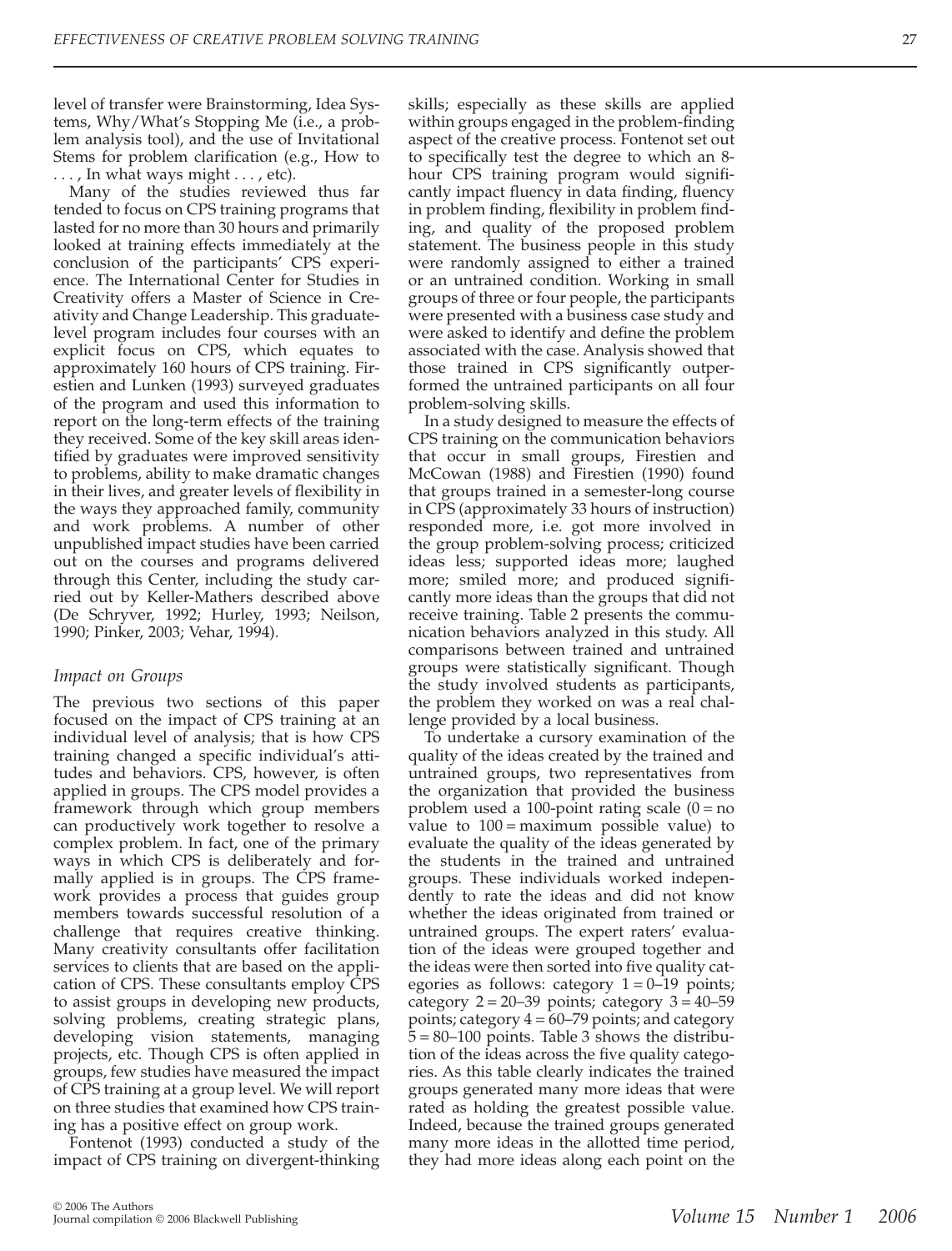| Communication<br><b>Behaviors</b> | Mean Score for<br><b>Untrained Groups</b><br>$(n = 18)$ | <b>Mean Score for</b><br><b>Trained Groups</b><br>$(n = 22)$ | <b>F-Values</b>       |
|-----------------------------------|---------------------------------------------------------|--------------------------------------------------------------|-----------------------|
| <b>Total Responses</b>            | 38.36                                                   | 56.84                                                        | 24.16 ( $p < 0.001$ ) |
| Verbal Criticism                  | 3.22                                                    | 0.11                                                         | 17.56 ( $p < 0.001$ ) |
| Verbal Support                    | 2.00                                                    | 5.21                                                         | 14.34 ( $p < 0.001$ ) |
| Laughter                          | 4.50                                                    | 12.64                                                        | 19.37 ( $p < 0.001$ ) |
| <b>Smiles</b>                     | 6.06                                                    | 14.36                                                        | 22.47 ( $p < 0.001$ ) |
| Ideas Generated                   | 14.00                                                   | 27.32                                                        | 40.72 ( $p < 0.001$ ) |

*Table 2. Effects of Creative Problem Solving Training on Communication Behaviors in Groups*

*Table 3. Comparison of Quality of Ideas Generated by Trained and Untrained Groups*

| Quality<br>Category | Untrained<br>Groups | <b>Trained</b><br>Groups |
|---------------------|---------------------|--------------------------|
| 5                   | 281                 | 618                      |
| $\overline{4}$      | 500                 | 1342                     |
| 3                   | 352                 | 917                      |
| $\overline{2}$      | 253                 | 648                      |
|                     | 29                  | 140                      |

rating scale. As a consequence of generating so many more ideas, the trained groups out performed the untrained groups in terms of the number of good and bad ideas generated. It would be useful for future research to build on this initial examination of quality output and incorporate more systematic methods for evaluating this potential positive effect of CPS training.

Basadur, Pringle, Speranzini and Bacot (2000) provided a case report on the application of CPS training to union-management bargaining. Before union-management negotiations proceeded, the 14-member negotiations team (i.e., 7 members representing the union and 7 representing management) participated in a 12-day CPS training program. During the negotiations the team deliberately employed aspects of their training to successfully resolve many issues, with the exception of those that related to monetary concerns. Basadur et al. reported:

For each non-monetary issue, emphasis on creating an expanded problem definition which incorporated high concern for satisfaction for both parties led to creative, integrative solutions. However, on the monetary issue, there was no effort devoted to creative problem definition. The team reverted to zero-sum thinking and there was no opportunity to create a bigger pie. (p. 73)

These authors concluded that when Basadur's CPS model, called SIMPLEX, was explicitly used to guide negotiations, the process led to greater levels of trust, cooperation, and more creative solutions. However, when the process was abandoned, as was the case for the monetary bargaining issue, trust evaporated, no creative solutions were considered, and negotiations deteriorated into a lose-lose approach.

## **Real-World Applications of CPS**

Another way of examining the efficacy of CPS is to demonstrate the successful application of this approach in organizational settings. The empirical investigations reported thus far provide evidence of the impact of CPS training through research investigations, many of which involved experimental designs. The value of such studies is that they are designed to inject scientific rigor into the study of the impact of CPS training – to go beyond mere testimonials and global commentary by participants involved in CPS training. As a result, many of these studies provide evidence intended to demonstrate cause-andeffect relationships between CPS training and various training outcomes. What these studies often lack is information that addresses the broader value-added benefits to organizations. For example, does the CPS process help teams successfully resolve real business challenges? Does the application of CPS increase profits or reduce costs? Do individuals trained in CPS use the principles and procedures in a way that directly benefits the organization? Answers to such questions can be found in examples of CPS applications in organizations. What follows are brief case examples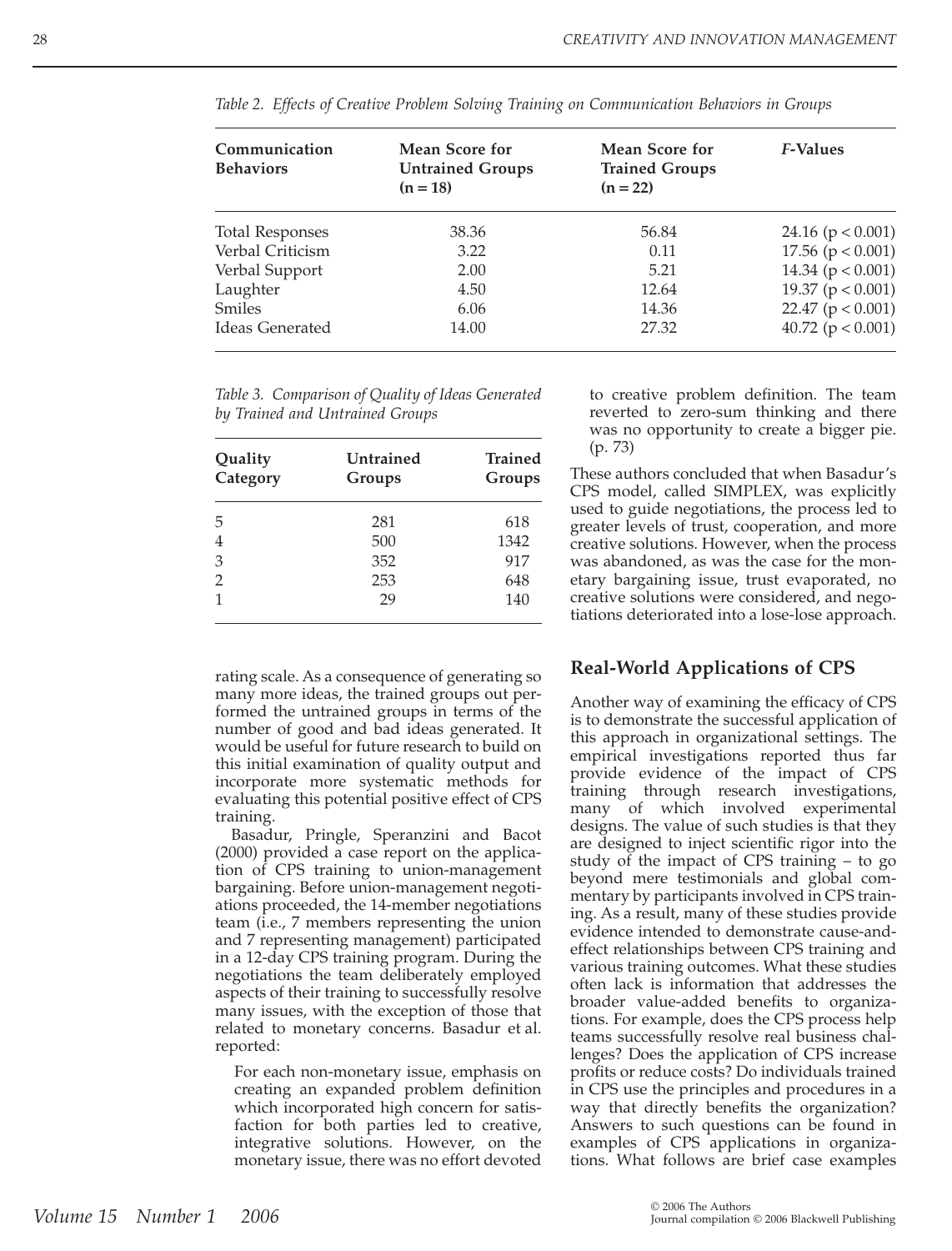of the application of CPS in a variety of organizations.

Thompson (2001) documented the successful application of CPS in reducing plant maintenance costs. Thompson provided a detailed description of three case examples in which CPS was used to help teams identify specific ways in which costs might be reduced in a plant setting. For example, the CPS process was applied within Alcan Limited to resolve a machine problem. Through a facilitated application of CPS, a small team explored how they might reduce the regular maintenance required to operate a machine that delivered aluminium drink cans from one machine to another in the manufacturing process. Through the problem clarification stage of the process the group explored many potential causes that led to three specific topics worthy of further investigation. After further application of the CPS process, the group decided to focus their problem solving efforts on the redesign of the machine. It was during the exploration of ideas for a redesign of the machine that the group discovered the principal problem. The group realized that the movement of the can on a pin used to carry the product was the primary cause of the maintenance problems. By focusing their idea-generation efforts on the pin, the group was able to come up with a cost effective solution to a persistent problem.

Thompson (2001) also reported the successful application of CPS to a problem within Quaker Oats. This CPS session began by examining the problem of why there were syrup blockages in a heat exchanger unit. Problem clarification resulted in a more refined statement of the problem that led the team to focus on the predissolver, the machine that passes the product onto the heat exchanger. A number of potential solutions were examined and as a result of the application of an itemized evaluation tool (e.g., breaking a potential solution down into its advantages, limitations, and unique features) the team decided the most feasible solution was to introduce an intermediate heat exchanger between the predissolver and the heat exchanger. The costs of annual maintenance associated with this problem was estimated to be £17,000 and with lost production taken into consideration £42,500. According to Thompson, 'No solution to the problem had been forthcoming that met with general acceptance until the CPS exercise. Therefore, the outcome of the CPS study was significant' (p. 193).

Similar to Thompson's positive experiences in industrial settings, Firestien (1996) reported that the application of CPS to a persistent maintenance problem within a US forge plant

resulted in cost reduction of \$40,000 per week. During a CPS training session, employees at an automotive forge plant focused their problem-solving efforts on finding a way to prevent the steel gears made at their plant from sticking in the die and as a consequence breaking the dies. During an idea generating session, participants were asked by the facilitator, 'How can we use something that does not relate to this problem to help find a solution?' One of the participants made an association between sticking gears and food sticking on pans while cooking. The participant suggested using PAM, the aerosol cooking oil spray, to prevent the sticking. Through group discussion this initial idea was transformed into a workable solution. As a result, plant operators began to use a \$1.00 spray bottle and \$0.50 worth of soap and oil solutions to spray the dies before making the gears. This solution rectified the situation and saved the plant thousands of dollars.

Beyond the specific case examples, such as the three described above, Thompson (2001) provided an overview of the positive outcomes and benefits derived from his observations of maintenance managers who had been trained to lead groups through the CPS process. After their training, these managers conducted CPS sessions in such areas as overall plant maintenance, machine level problems, and new maintenance software design. According to Thompson, 'No CPS session was a failure' (p. 194). Some of the general outcomes and benefits associated with these sessions were: CPS was accepted by every group; groups valued the balance between divergent and convergent thinking; teams accepted ownership of the outcomes of the sessions; the experience created a high degree of job satisfaction; and departmental morale and individual self-esteem improved.

According to Firestien (1996) a CPS session produced a solution that brought in millions of dollars to a hospital in the United States. When Janet DiClaudio, Director of Medical Records, joined Candler Hospital in Savannah Georgia, 300 medical records were backlogged, and doctors were not coming to the Medical Records office to sign them. As a result, the hospital was unable to bill millions of dollars worth of services. To overcome this challenge, a CPS session was conducted. The challenge was defined initially as 'It would be great if we could get doctors to sign off on their records regularly and consistently'. As the group gathered data about the problem, they observed that the Medical Records office was some distance from where doctors typically congregated – the doctor's lounge. Some of the potential solutions generated during the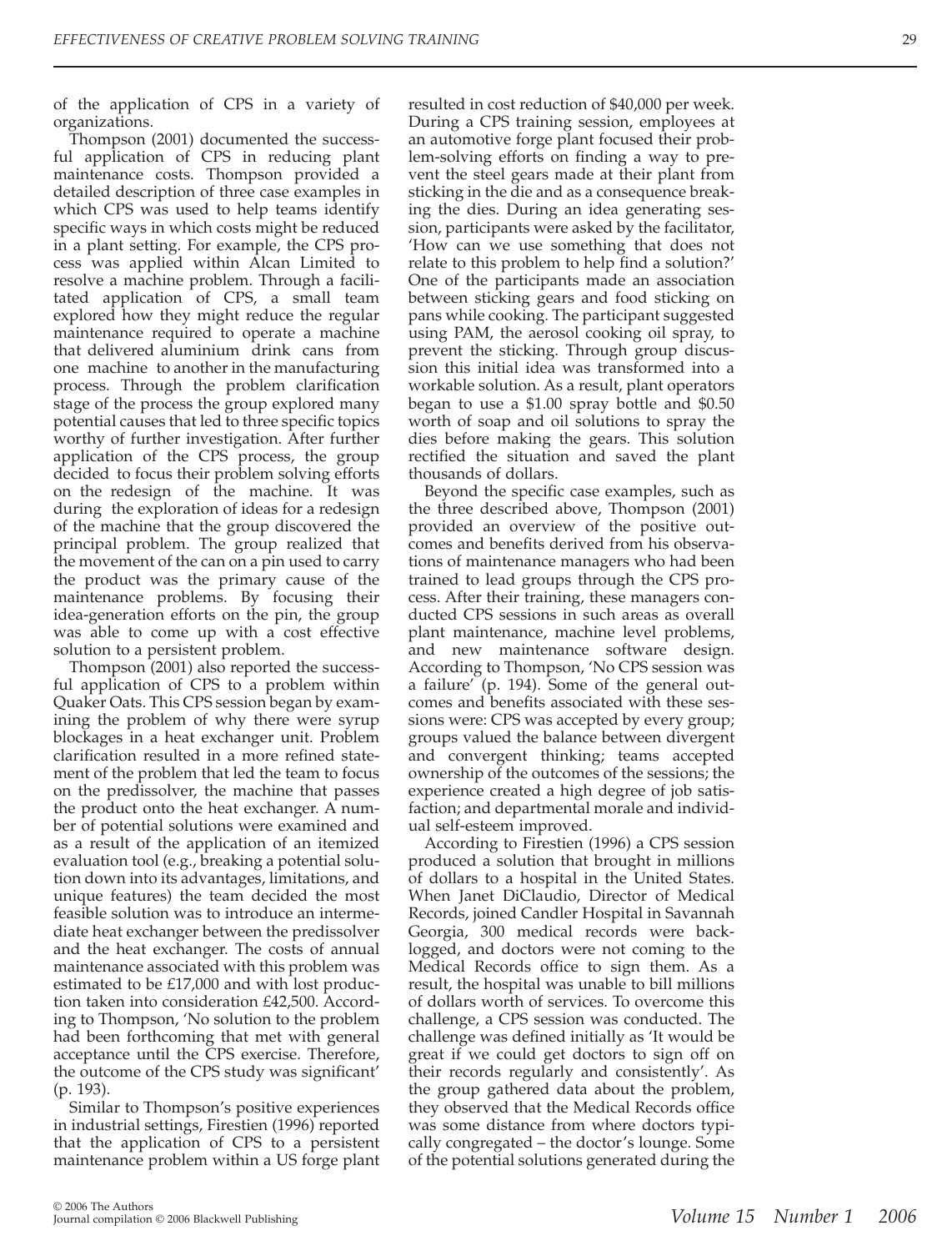idea generation stage of the process focused on the location of medical records in relation to the doctors' lounge. Another set of ideas focused on ways to reward doctors for completing their records. The final solution involved a synthesis of these two ideas – that is, the group decided the best solution was to put a desk outside the doctors' lounge and reward doctors with graham cracker cookies for signing their records. As a result of moving a desk staffed with one Medical Records employee outside the doctors' lounge, the hospital billed \$4.5 million in backlogged records and has regularly reduced monthly accounts receivables by \$3.5 million.

Puccio and Lehrberger (1999) conducted an impact study of leadership development program within a large media company in the United States. CPS was one of six areas covered during this week-long training program. Surveys were distributed to 348 managers who had attended the training program; responses were received from 92 individuals. The range in time since the respondents had attended the training program was between 5 and 18 months. One question in the survey asked respondents to rate the degree to which they applied what they learned during the training program. The response scale ranged from 1 (not at all) to 5 (very often). CPS received the highest mean rating of 3.70. Respondents were asked to provide examples of how they applied aspects of the course. Numerous stories were offered, from the use of CPS to increase employee morale to the creation of new product ideas. For example, one participant reported the following:

I led a session at work on how we might improve our paper based on the results of a readers' survey. We used brainstorming to incorporate input. Several features of the paper were instituted as a result. I also use CPS to come up with new ideas for cover stories that are scheduled months in advance. The process creates a more positive environment because no one has to worry about getting shot down. (p. 67)

We shared the case examples of the application of CPS to provide a richer description of the benefits of this process. These brief case descriptions provide only a glimmer into the broad range of positive consequences associated with the application of CPS in real settings. There are numerous CPS practitioners, trainers, facilitators, and consultants. These individuals apply their skills in an ever increasing range of organizations, from schools to manufacturing sites, from hospitals to police departments, from museums to advertising firms. Given the extensive reach

and use of CPS, it would be highly beneficial if greater, more systematic, effort were focused on distilling and documenting the benefits of applying CPS in organizational contexts. A study that provides an excellent example of how these broader, more contextual, investigations might be conducted is found in Sutton and Hargadon's (1996) ethnographic study of the American design firm IDEO. The purpose of the study was to discover how this design firm could maintain such high levels of creativity for so many years (i.e., consistently produce innovative products). After a year-long study, these researchers concluded that IDEO's use of Brainstorming created a culture and ethos that inspired innovative design concepts. Studies that assess Brainstorming within laboratory settings do so within artificial environments and thus information derived from such settings cannot fully capture the value of this tool as it is applied in real groups and organizations. The results of Sutton and Hargadon's research, for example, revealed numerous beneficial outcomes of Brainstorming beyond the classic focus on whether Brainstorming groups generate more and better ideas than groups following other strategies (e.g., Nominal Brainstorming). Some of the broader implications of the use of Brainstorming in IDEO included: enhanced organizational memory of design solutions, improved acquisition of skill variety among designers, the positive climate found in Brainstorming sessions made a positive impression on clients, etc. Researchers interested in the impact and value of CPS would do well to pursue investigations of CPS as it is applied within organizational contexts, much like Sutton and Hargadon's ethnographic study of Brainstorming.

## **Conclusion**

Creativity is a concept that is not well bounded. It is so ubiquitous that it is easy to relate creativity to all fields of endeavor. Many view creativity as a soft, fuzzy concept that is not easily understood. The word itself is often misapplied or used simply as a marketing ploy. To be a creativity expert one merely has to profess oneself as such. Given the air of mysticism often associated with creativity, it becomes critically important for those interested in teaching or training creativity to provide evidence that such programs attain their intended results. In a young field which has precious few oversight bodies or governance systems, it is imperative for research and practice to complement and guide one another. The purpose of this paper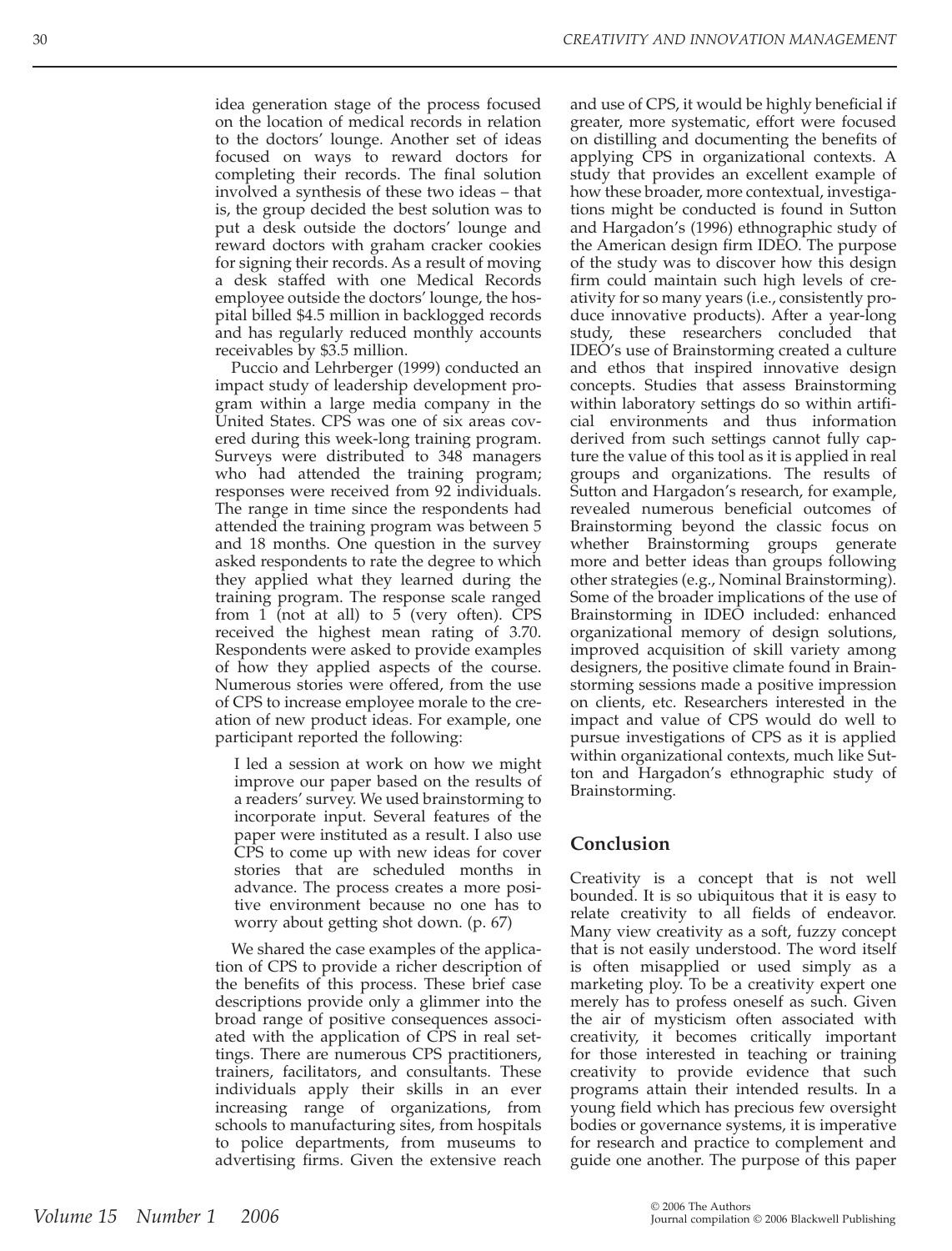was to demonstrate how one applied model, CPS, has endeavored to balance application with research.

Though CPS may be one of the applied creative process models that has received clear attention from researchers, there is still much work to be done. For instance, there would appear to be many more people who are applying CPS than those who are investigating or documenting the impact of CPS in organizational settings. It would be beneficial if greater effort were devoted to the dissemination of the various ways in which CPS is being applied in organizations, along with the outcomes of such efforts. Thompson's (2001) case study approach serves as an excellent example of how this type of work might be reported. Thompson's case examples provide detailed descriptions of how the CPS process was applied to plant maintenance problems. In these 'real-life' examples Thompson described precisely how the CPS process helped the participants successfully resolve these maintenance issues. Thompson also offered his observations about how the CPS process was received by those who worked in the plant environment.

Additionally, it would also be useful for investigators to compare training effects across different creative process models. Do they all produce similar effects? Do some models work best under certain conditions, on particular kinds of tasks or with certain types of people? Do particular process models yield unique outcomes?

Finally, since most studies were limited to examining effects immediately at the conclusion of training (see last column in Table 1), there is a need to look at the longer-term outcomes of CPS training. How long do training effects last? What aspects of training have longer-term effects? It would also be valuable to broaden the scope of attitudes, behaviors and other outcomes that might be directly impacted by CPS training. Such studies should go beyond the impact of CPS training on the individual and should consider how CPS training affects a team or unit within an organization. For instance, does CPS training improve work group climate, communication, interpersonal relationships, problem-solving outcomes, etc.? We hope that our review and synthesis of the CPS literature will serve as a catalyst for future work in organizational settings.

### **Note**

Early drafts of this work were presented by the first author at the Creativity in the Workplace

– Summer School, hosted by the Ministère de l'Education Nationale and Institut de Psychologie, Universit é René Descartes – Paris 5, Paris, France in 2003 and by Firestien, Coyle and Masucci at the 50<sup>th</sup> Creative Problem Solving Institute in 2004. A more recent draft was presented at the  $1<sup>st</sup>$  Creativity and Innovation Management Community Workshop, Oxford, United Kingdom, March 2005.

### **References**

- Altshuller, G. (1979) *Creativity as an exact science*. New York: Gordon & Breach.
- Amabile, T.M., Burnside, R.M. and Gryskiewicz, S.S. (1999) *User's manual for KEYS: Assessing the climate for creativity*. Greensboro, NC: Center for Creative Leadership.
- Amabile, T.M., Conti, R., Coon, H., Lazenby, J. and Herron, M. (1996) *Academy of Management Journal*, 39, 1154–84.
- Basadur, M. (1995) *The power of innovation: How to make innovation a way of life and put creative solutions to work*. London: FT Pitman Publishing.
- Basadur, M. and Finkbeiner, C.T. (1985) Measuring preference for ideation in creative problem solving training. *Journal of Applied Behavioral Science*, 21, 37–49.
- Basadur, M., Graen, G.B. and Green, S.G. (1982) Training in creative problem solving: Effects on ideation and problem finding and solving in an industrial research organization. *Organizational Behavior and Human Performance*, 30, 41–70.
- Basadur, M., Graen, G.B. and Scandura, T.A. (1986) Training effects on attitudes toward divergent thinking among manufacturing engineers. *Journal of Applied Psychology*, 71, 612–7.
- Basadur, M. and Hausdorf, P.A. (1996) Measuring divergent thinking attitudes related to creative problem solving and innovation management. *Creativity Research Journal*, 9, 21–32.
- Basadur, M., Pringle, P. and Kirkland, D. (2002) Crossing cultures: Training effects on the divergent thinking attitudes of Spanish-speaking South American managers. *Creativity Research Journal*, 14, 395–408.
- Basadur, M., Pringle, P., Speranzini, G. and Bacot, M. (2000) Collaborative problem solving through creativity in problem definition: Expanding the pie. *Creativity and Innovation Management*, 9, 54– 76.
- Basadur, M., Runco, M.A. and Vega, L.A. (2000) Understanding how creative thinking skills, attitudes and behaviors work together: A causal process model. *The Journal of Creative Behavior*, 34, 77–100.
- Basadur, M., Taggar, S. and Pringle, P. (1999) Improving the measurement of divergent thinking attitudes in organizations. *The Journal of Creative Behavior*, 33, 75–111.
- Basadur, M., Wakabayashi, M. and Graen, G.B. (1990) Individual problem-solving styles and attitudes toward divergent thinking before and after training. *Creativity Research Journal*, 3, 22–32.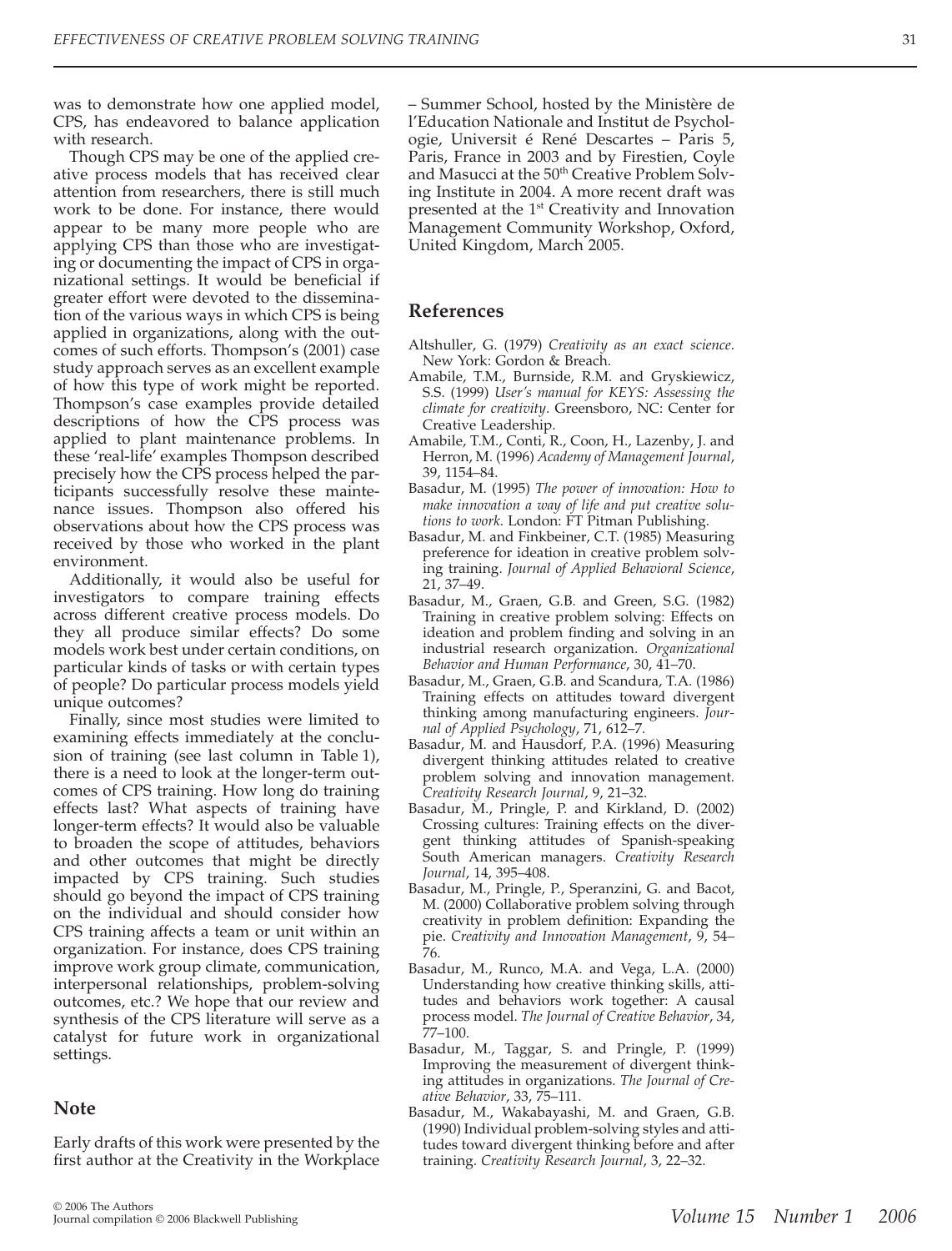© 2006 The Authors *Volume 15 Number 1 2006* Journal compilation © 2006 Blackwell Publishing

- Basadur, M., Wakabayashi, M. and Takai, J. (1992) Training effects on the divergent thinking attitudes of Japanese managers. *International Journal*
- *of Intercultural Relations*, 16, 329–45. de Bono, E. (1985) *Six thinking hats*. Boston: Little, Brown.
- De Schyver, L. (1992) An impact study of creative problem solving facilitation training in an organizational setting. Unpublished master's thesis, Buffalo State, State University of New York.
- Ekvall, G. (2000) Management and organizational philosophies and practices as stimulants or blocks to creative behavior: A study of engineers. *Creativity and Innovation Management*, 9, 94–9.
- Firestien, R.L. (1990) Effects of creative problem solving on communication behaviors in small groups. *Small Group Research*, 21, 507–21.
- Firestien, R.L. (1996) *Leading on the creative edge: Gaining competitive advantage through the power of creative problem solving*. Colorado Springs, CO: Pinon Press.
- Firestien, R.L. and Lunken, H.P. (1993) Assessment of the long-term effects of the Master of Science Degree in Creative Studies on its graduates. *The Journal of Creative Behavior*, 27, 188–99.
- Firestien, R.L. and McCowan, R.J. (1988) Creative problem solving and communication behaviors in small groups. *Creativity Research Journal*, 1, 106– 14.
- Fontenot, N.A. (1993) Effects of training in creativity and creative problem finding upon business people. *Journal of Social Psychology*, 133, 11–22.
- Ford, C.M. (1995) Creativity is a mystery: Clues from the investigators' notebook. In Ford, C.M. and Gioia, D.A. (eds.), *Creative action in organizations: Ivory tower visions & real world voices* (pp. 12– 49). Thousand Oaks, CA: Sage.
- Gordon, W.J.J. (1961) *Synectics: The development of creative capacity*. New York: Harper & Row.
- Hurley, C.A. (1993) The relationship between the Kirton adaption-innovation style and the use of creative problem solving. Unpublished master's thesis, Buffalo State, State University of New York.
- Isaksen, S.G., Dorval, K.B. and Treffinger, D.J. (1994) *Creative approaches to problem solving*. Dubuque, IA: Kendall/Hunt.
- Isaksen, S.G. and Treffinger, D.J. (1985) *Creative Problem Solving: The basic course*. Buffalo, NY: Bearly Limited.
- Isaksen, S.G. and Treffinger, D.J. (2004) Celebrating 50 years of reflective practice: Versions of Creative Problem Solving. *The Journal of Creative Behavior*, 38, 75–101.
- Janszen, F. (2000) *The age of innovation: Making business creativity a competence, not a coincidence*. London: Prentice Hall.
- Kabanoff, B., and Bottger, P. (1991) Effectiveness of creativity training and its relation to selected personality factors. *Journal of Organizational Behavior*, 12, 235–48.
- Kaufmann, G. (1988) Problem solving and creativity. In Grønhaug, K. and Kaufmann, G. (eds.), *Innovation: A cross-disciplinary perspective* (pp. 87–137). Oslo, Norway: Norwegian University Press.
- MacKinnon, D.W. (1978) *In search of human effectiveness: Identifying and developing creativity*. Buffalo, NY: Bearly Limited.
- Miller, B., Vehar, J. and Firestien, R. (2001) *Creativity unbound: An introduction to creative process* (3rd ed.). Evanston, IL: THinc Communications.
- Myers, I.B. and McCaulley, M.H. (1985) *A guide to the development and use of the Myers-Briggs Type Indicator*. Palo Alto, CA: Consulting Psychologists Press.
- Neilson, L. (1990) Impact of creative problem solving training: An in-depth evaluation of a six-day course in creative problem solving. Unpublished master's thesis, Buffalo State, State University of New York.
- Noller, R.B., Parnes, S.J. and Biondi, A.M. (1976) *Creative actionbook*. New York: Charles Scribner's Sons.
- Osborn, A.F. (1953) *Applied imagination: Principles and procedures of creative problem-solving*. New York: Scribner's Sons.
- Parnes, S.J. (1987) The creative studies project. In S.G. Isaksen (ed.), *Frontiers of creativity research* (pp. 156–88). Buffalo, NY: Bearly Limited.
- Parnes, S.J. and Brunelle, E.A. (1967) The literature of creativity (part I). *The Journal of Creative Behavior*, 1, 52–109.
- Parnes, S.J. and Noller, R.B. (1972a) Applied creativity: The creative studies project: Part I – The Development. *The Journal of Creative Behavior*, 6, 11–22.
- Parnes, S.J. and Noller, R.B. (1972b) Applied creativity: The creative studies project: Part II – Results of the two-year program. *The Journal of Creative Behavior*, 6, 164–86.
- Parnes, S.J. and Noller, R.B. (1973) Applied creativity: The creative studies project: Part IV – Personality findings and conclusions. *The Journal of Creative Behavior*, 7, 15–36.
- Pinker, K.D. (2002) The effects of a master of science in creative studies on graduates. Unpublished master's thesis, Buffalo State, State University of New York.
- Puccio, G.J. and Lehrberger, R. (1999) Leadership Institute for Managers: Impact Study (research report prepared for the Times-Mirror Corporation).
- Rose, L.H. and Lin, H.T. (1984) A meta-analysis of long-term creativity training programs. *The Journal of Creative Behavior*, 18, 11–22.
- Runco, M.A. and Basadur, M. (1993) Assessing ideational and evaluative skills and creative styles and attitudes. *Creativity and Innovation Management*, 2, 166–73.
- Scott, G.M., Leritz, L.E. and Mumford, M.D. (2004a) The effectiveness of creativity training: A metaanalysis. *Creativity Research Journal*, 16, 361–88.
- Scott, G.M., Leritz, L.E. and Mumford, M.D. (2004b) Types of creativity training: Approaches and their effectiveness. *The Journal of Creative Behavior*, 38, 149–79.
- Stein, M.I. (1974) *Stimulating creativity: Volume 1 Individual Procedures*. New York: Academic Press.
- Sternberg, R.J. and Lubart, T.I. (1999) The concept of creativity: Prospects and paradigms. In Sternberg, R.J. (Ed.), *Handbook of creativity* (pp. 16–31). Cambridge, UK: Cambridge University Press.